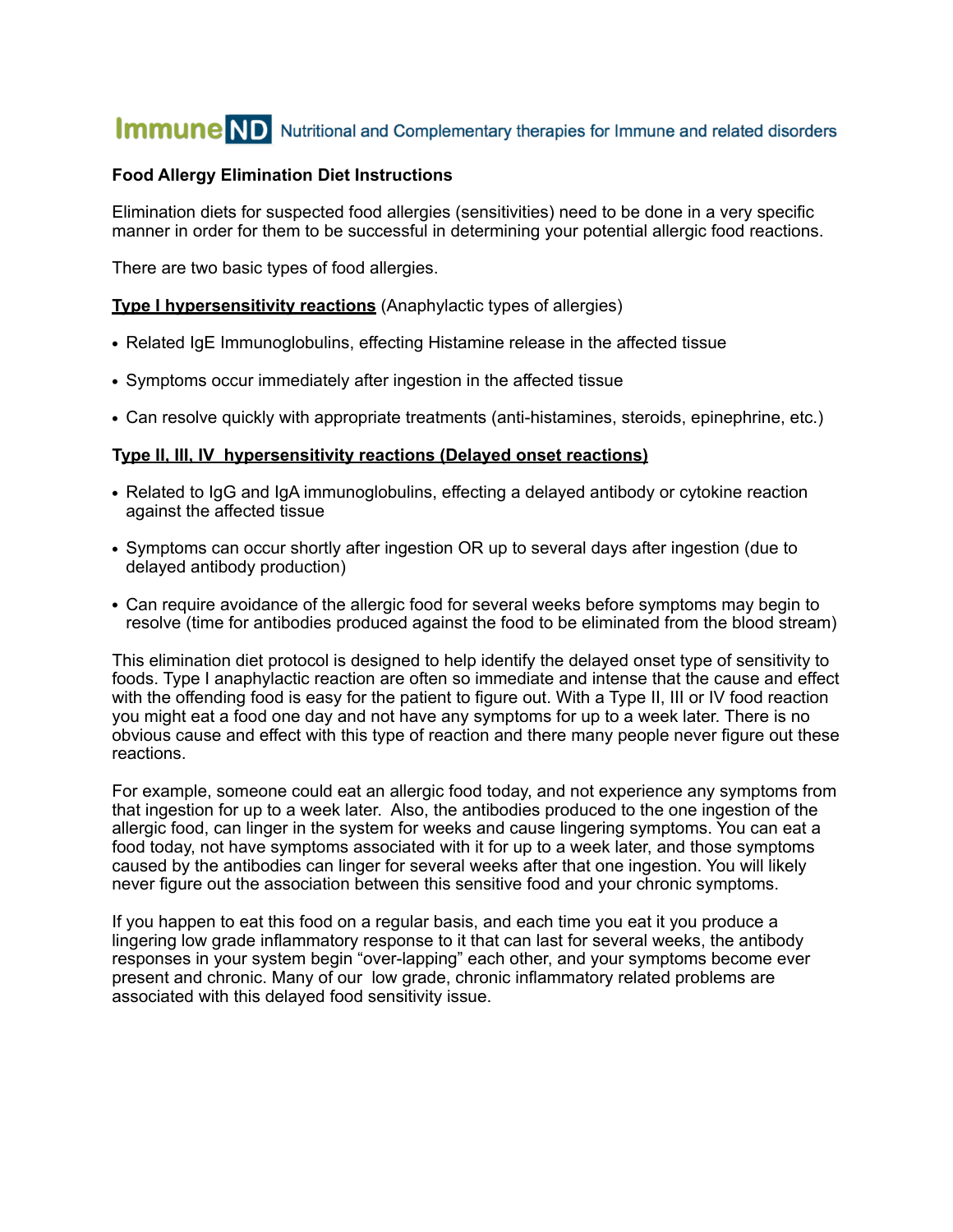There are some key points to understand in order for the elimination diet to be successful in determining your food sensitivities.

- **1.** The elimination needs to **completely** eliminate the suspected food protein. The immune system reaction to foods is a molecular response, meaning it literally only takes a molecular "dose" of the food antigen to get in the system, to create a million fold antibody reaction. You can't just "reduce" the amount of the suspected offending food, you must eliminate it.
- **2.** It can take up to **2 weeks** before you may begin to notice even subtle improvements. Don't get discouraged early on in the program. When you eat a food you are allergic to, the antibody response to that ingestion will peak at about 7-10 days, and then will slowly begin to reduce. It's when the antibodies are reduced in the system, that we begin to notice improvements.
- **3.** You must assume **ALL** foods can contain your suspected food allergen, until you prove otherwise by reading ingredient labels of everything you eat. You have to ensure there are no hidden or unusual sources of your allergic food.
- **4.** When you have completed your 4-6 week elimination diet, we don't look for your symptoms to be cured or completely resolved. We look for subtle changes or improvements in your symptoms only. It can take up to 3-6 months to completely eliminate the antibodies from your system, so for extremely sensitive and allergic people, improvements in the initial phase might be minimal
- **5.** When you have completed the initial phase of the elimination diet, DO NOT go and reintroduce all the suspected food allergens at once. This will negate all of the hard work you did in removing them the weeks prior. Re-introduction of the food needs to be in a very specific, time sensitive manner in order for you to determine which food or foods you are actually sensitive to. Discuss this with your Naturopathic physician to ensure you understand the specific details of your reintroduction schedule.